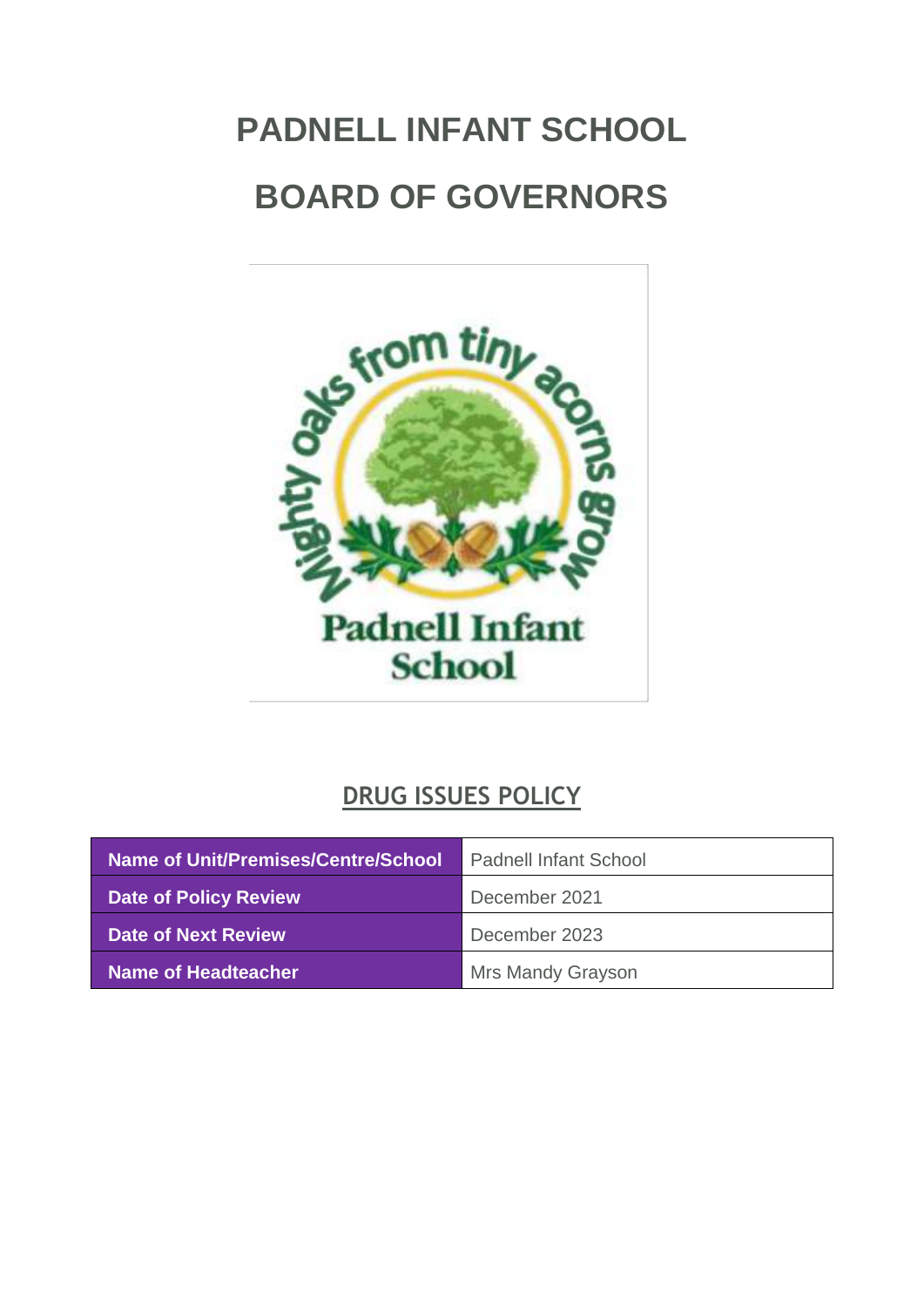## <span id="page-1-0"></span>**Administration Record**

| <b>Issue</b> | <b>Modification</b>       | <b>Approved</b>  |
|--------------|---------------------------|------------------|
| 1            | For FGB Approval          | 29 October 2018  |
| 1.1          | FGB Comments Incorporated | 01 November 2018 |
| 1.2          | FGB Approved              | 02 December 2019 |
| 2.0          | FGB Approval              | 13 December 2021 |
|              |                           |                  |
|              |                           |                  |
|              |                           |                  |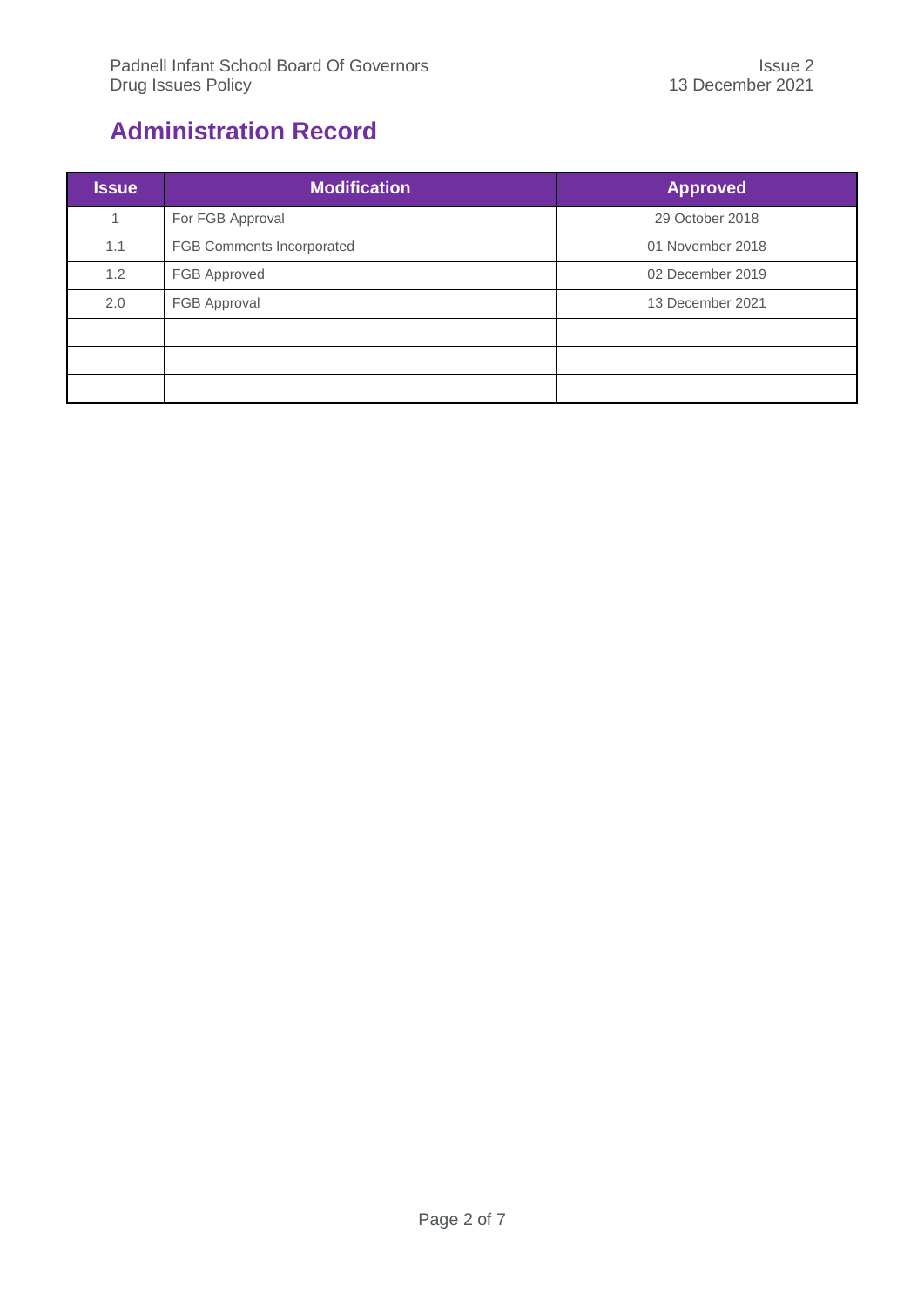# <span id="page-2-0"></span>**Contents Page**

| $\mathfrak{p}$ |     |  |
|----------------|-----|--|
|                | 2.1 |  |
|                | 2.2 |  |
| 3              |     |  |
|                | 3.1 |  |
|                | 3.2 |  |
|                | 3.3 |  |
|                | 3.4 |  |
|                | 3.5 |  |
|                | 3.6 |  |
|                | 3.7 |  |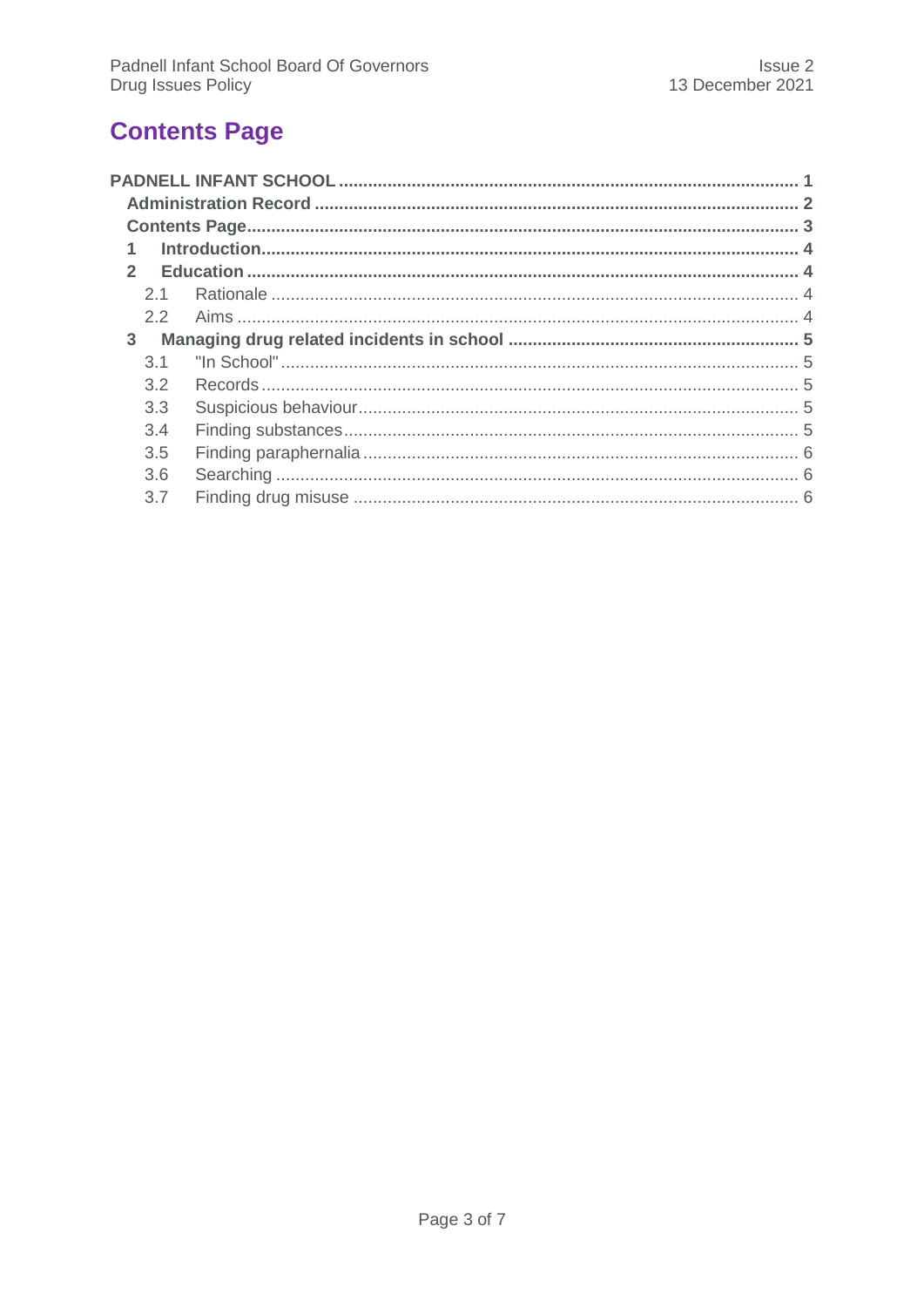## <span id="page-3-0"></span>**1 Introduction**

- 1.1.1 Padnell Infant School is committed to the health and safety of all its members and will take action to safeguard their well-being. We value the importance of the family unit and will support all members in their awareness of drugs and their misuse.
- 1.1.2 In the context of this policy the term "drug" is used to include:
	- a. Illegal substances;
	- b. Legal highs (psychoactive substances act 2016);
	- c. Substances which are legal but can be misused.
- 1.1.3 Note Some of these substances would not be acceptable for possession on school premises e.g. alcohol and tobacco. Other substances e.g. glue, solvents, over the counter and prescribed medicines would be acceptable for possession and use on school premises, provided this is for their proper intended purpose.
- 1.1.4 We recognise that adults are role models and we commit ourselves to:
	- a. Setting an example to our pupils;
	- b. Keeping a smoke-free environment;
	- c. Involving and informing parents of our work;
	- d. Avoiding the use of over the counter medicines in front of the children.
- 1.1.5 This policy covers deliberate and accidental possession and use of drugs and other substances

## <span id="page-3-2"></span><span id="page-3-1"></span>**2 Education**

## **2.1 Rationale**

2.1.1 To make children aware they have choices and help them make informed decisions.

### <span id="page-3-3"></span>**2.2 Aims**

- a. To develop health education especially relating to what goes onto and into the body:
	- *i) Know that all medicines are drugs but not all drugs are medicines;*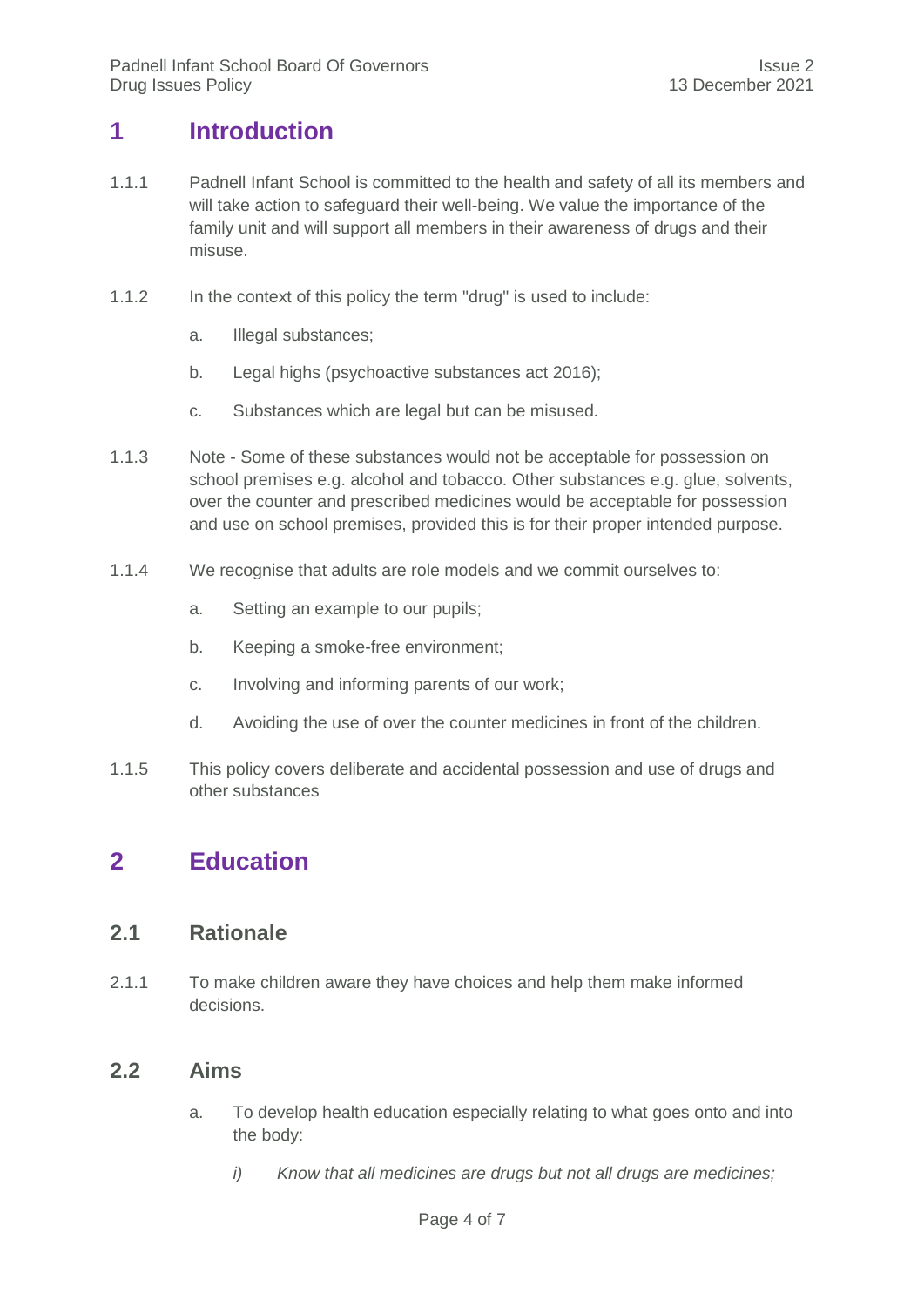- *ii) Know that all substances can be harmful if not used properly;*
- *iii) Know about different types of medicine and that some people need them to live a normal life;*
- *iv) Know and understand simple safety rules about medicines, tablets, solvents and household substances.*
- b. To help children to be able to resist pressures from adults and peers with regard to drug issues.
- c. To explore attitudes to drug use.
- d. To acquire accurate information with respect to drugs

## <span id="page-4-1"></span><span id="page-4-0"></span>**3 Managing drug related incidents in school**

### **3.1 "In School"**

3.1.1 This policy applies to all members of the school community on the school premises, including all buildings and grounds as well as all off-site visits. It will also apply to use of the school's facilities and grounds by the community out of school hours.

## <span id="page-4-2"></span>**3.2 Records**

3.2.1 Records will be kept on CPOM where incidents can be recorded under the individual child's name. This will remain on the child's file for the duration of their time with us and may if appropriate be transferred to their next school using this secure system.

## <span id="page-4-3"></span>**3.3 Suspicious behaviour**

3.3.1 A change of behaviour will be reported to the Designated Safeguard Lead or the Deputy logged on CPOM. In this way patterns of behaviour may become apparent.

## <span id="page-4-4"></span>**3.4 Finding substances**

3.4.1 If a substance is discovered which is suspected of being harmful, illegal or in need of investigation it will be removed to a place of safe keeping **IN THE PRESENCE OF A WITNESS** and the above procedure followed.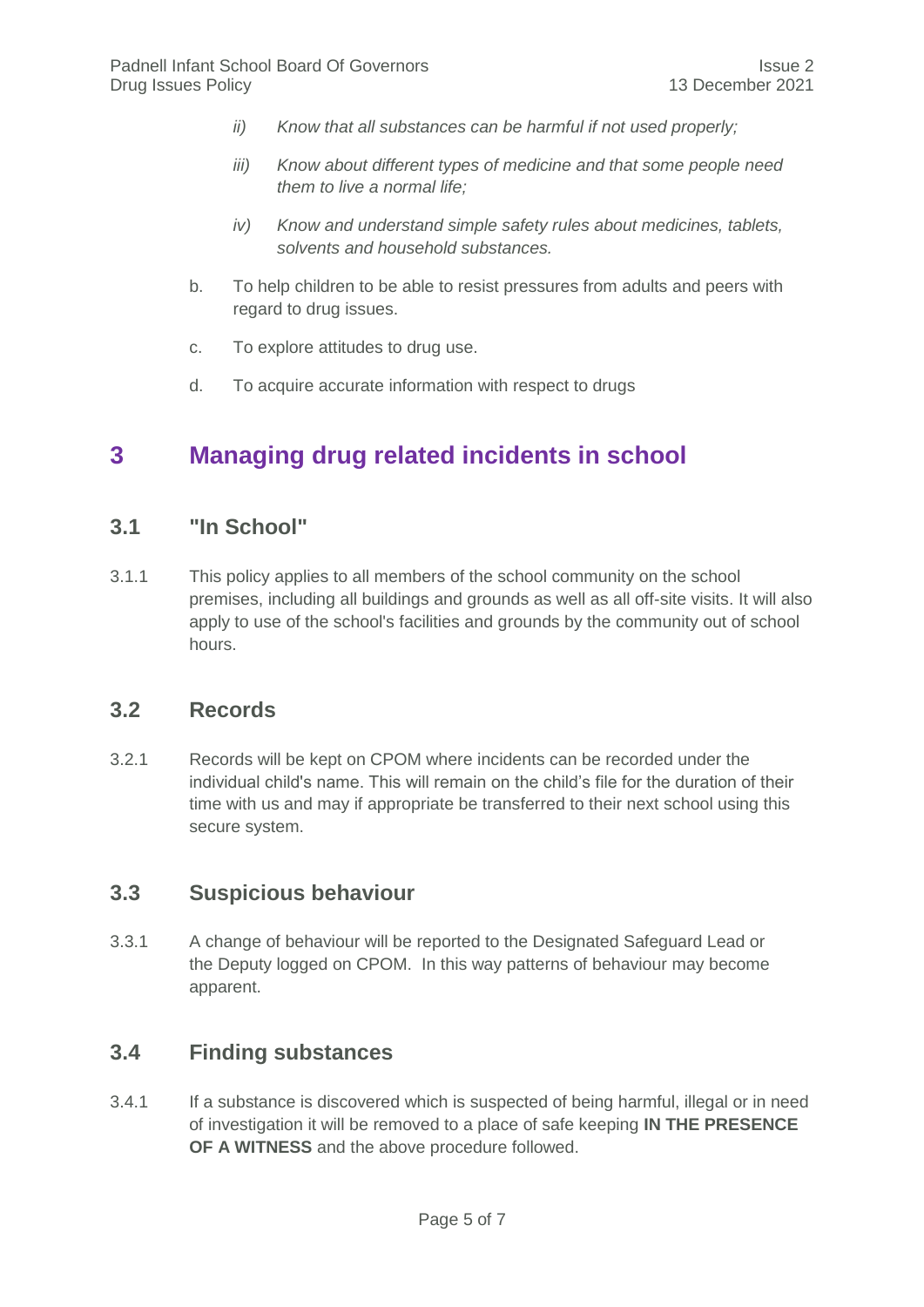- 3.4.2 In either case the following information should be recorded on CPOM:
	- a. date and time of retrieval;
	- b. size and appearance of substance;
	- c. the names of those concerned;
	- d. action taken.
- 3.4.3 The pupil's parents should be informed of the action taken.
- 3.4.4 School will seek the advice of health professionals if appropriate and refer to any relevant support available if necessary.

### <span id="page-5-0"></span>**3.5 Finding paraphernalia**

3.5.1 If any equipment, gear or paraphernalia associated with drugs misuse is discovered, the items should be handled with care. The incident will be recorded as above and the items confiscated. Needles and syringes will be placed in a rigid and secure container for collection by the appropriate service.

## <span id="page-5-1"></span>**3.6 Searching**

3.6.1 Storage areas including drawers remain the property of the school. The Headteacher may authorise a search of these when there is reasonable cause to suspect the presence of prohibited items. This search must be **IN THE PRESENCE OF A WITNESS** and the pupil concerned.

### <span id="page-5-2"></span>**3.7 Finding drug misuse**

- 3.7.1 If a pupil is found in possession of a substance suspected of being illegal, the police will be informed. If a pupil is found to be in possession of tobacco, alcohol, glue, solvents, prescribed or over the counter medicines:
	- a. Parents will be informed;
	- b. Locality Team will be contacted if this seems appropriate.
- 3.7.2 In an emergency arising from a drug related incident, the well-being of the pupil is paramount. In all instances:
	- a. The pupil will be separated from the rest of the group;
	- b. School will seek the advice of health professionals if appropriate and refer to any relevant support available if necessary